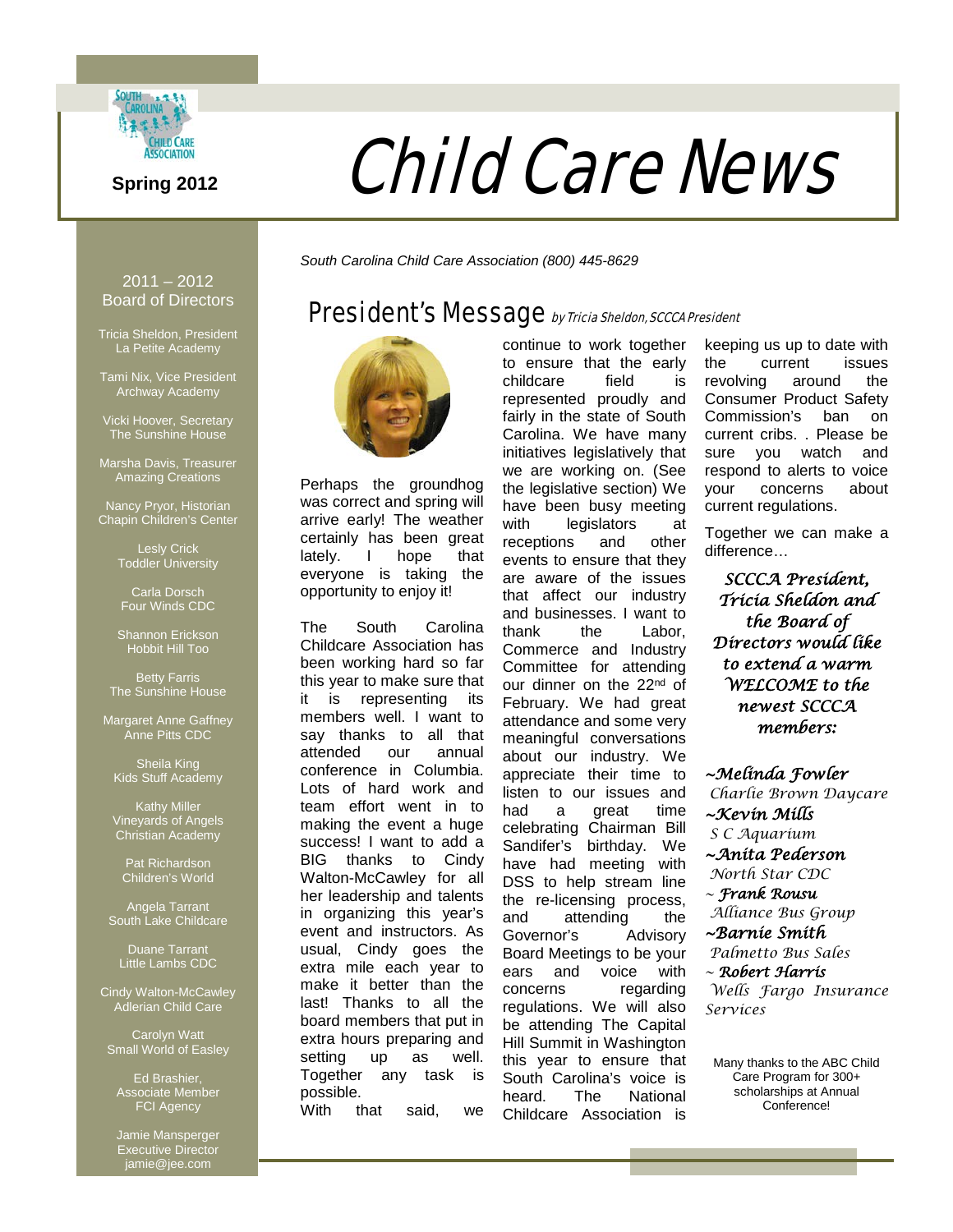# Legislative Update by Jeffrey Thordahl, SCCCA Lobbyist

**Lisa Fields** MPA Training Director, Heath's Haven presenting on "Care and Feeding in the Zoo, Using Love Languages to Understand Children's Behavior"



Participants learn the newest requirements for Records and Reports for Child Care with **Don Wood Jr.**, SC State Fire Marshal



Learning about "Prevention of Bullying Behavior Among School-aged Children" with **Patti Agatston, Ph.D, L.P.C**., Author, Certified Olweus Bullying Prevention Program **Trainer** 

Going into this year after rather interesting State and National elections in the fall of 2010, it appeared there may an opening to press for less regulation/less government. Of course the SCCCA would not consider less government at the expense of the health and safety of the child. However, in an industry that is burdened with onerous and duplicative regulations there are some changes that do not negatively affect the child and at the same time would enhance the affordability of child care for the parents.

Therefore the SCCCA undertook the effort to press for several budget amendments and at least one bill to reduce unnecessary and unfair regulation.

#### Childcare Provisos (Budget Amendments)

The budget coming out of the House of Representatives the week of March 14 contains several provisos that will be beneficial. Not only was the ratio delay proviso kept in the House's version of the budget, but two additional provisos were adopted as well. The ratio delay again keeps the ratios at their current levels. This needs to also pass the Senate and ultimately avoid being vetoed but should be adopted again this year. The final budget should be known by late May or early June.

Representative Brian White proposed a proviso that extends for an additional year the DSS operating

license or approval for any child care center, church, group child care home, or licensed family child care home. Registered family homes must continue the registration process yearly, and facilities undergoing a DSS investigation for possible revocation, or those already involved in the revocation process, are not eligible for the extension.

Representative Shannon Erickson also proposed a proviso which was subsequently adopted that would move the licensing and inspection functions for child care centers from DHEC to DSS. Additionally, the authority to impose fees related to the licensing and inspections would be transferred to DSS. The fee amount will not increase.

The hot water proviso from last year will be offered for adoption in the budget in the Senate and we are confident that this proviso will be retained for another year.

All of these provisos are effective for the State's fiscal budget year beginning on July 1, 2011 and ending on June 30, 2012.

#### 4 Hour Exemption

Legislation This bill should be introduced by the time of publication of this newsletter. The idea behind it is of course to make sure all children in child care settings are sufficiently protected. Currently many after school programs in public and private settings along with summer programs are completely unregulated from a child care perspective. In addition this also allows these programs to charge much lower rates as they do not need to comply with the requirements of the DSS/DHEC/Fire Marshal Licensing regulations. The 4 hour exemption is the loophole that allows these programs to operate unregulated by the state.

Many parents are unaware of this and many legislators are unaware of this as well. This is a perfect issue to find the time to explain it to your local legislators.

#### Legislative Interaction

The SCCCA was able to spend some quality time with the House Labor, Commerce and Industry committee in February. Chairman Bill Sandifer, a majority of the committee as well as Speaker Bobby Harrell were in attendance and were terrific in focusing on the challenges within the industry. It is opportunities like this that help draw attention to your needs and frustrations.

Continue to look for opportunities to educate your local elected officials. In this time of less money for local governments and public schools to continually expand their pre-k education, there is a wonderful opportunity to remind elected officials that we have been there doing this for years and we should be the primary option for the state going forward.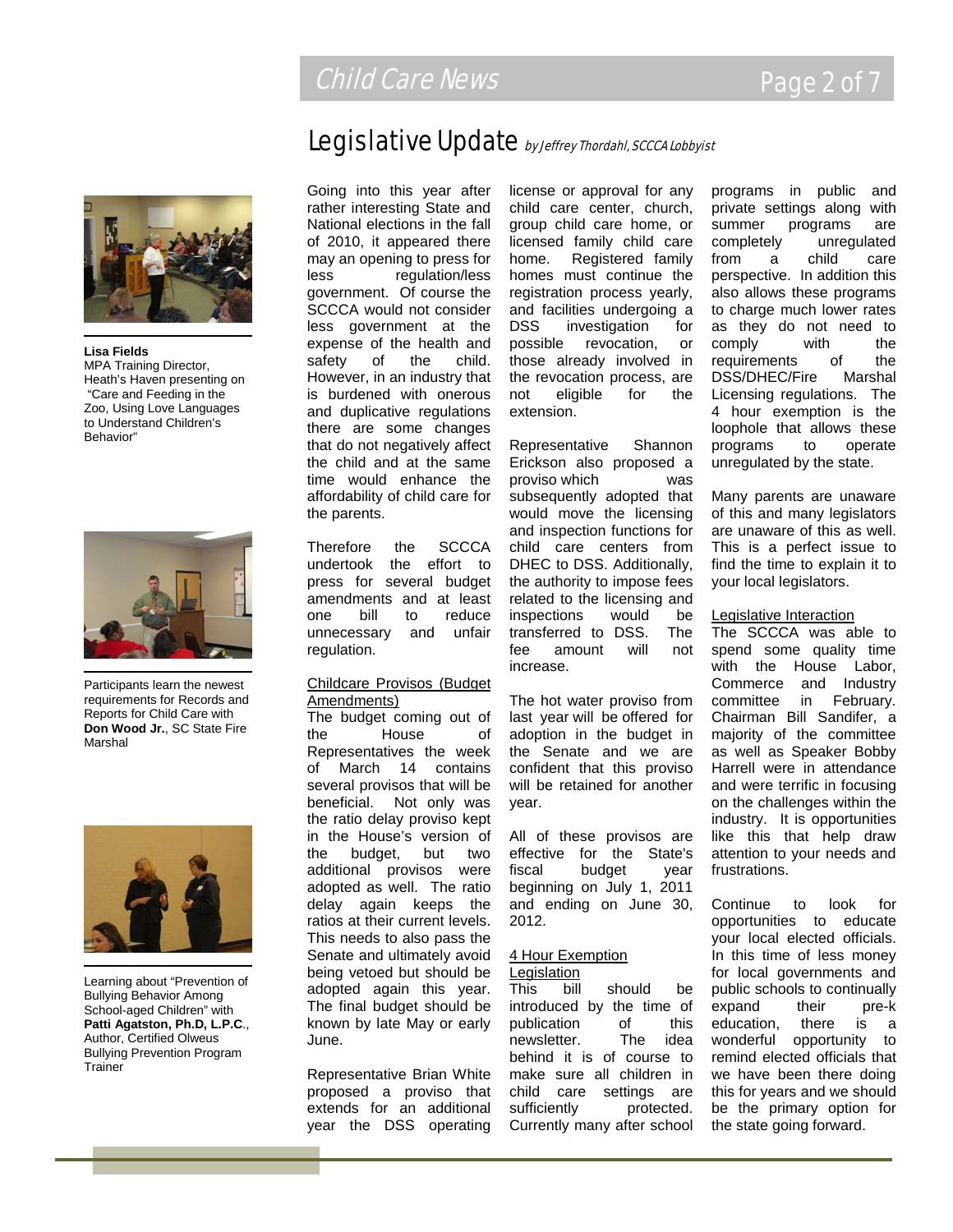Page 3 of 7 Child Care News

# Conference Report by Vicki Hoover, Program Chair

The 23rd Annual SCCCA Conference "Raising Responsible and Caring Children" was a tremendous success as well as being the largest conference in SCCCA's history. Registration for the conference actually closed out prior to the conference because we met the<br>maximum number of maximum number of participants we could<br>accommodate. Including accommodate. presenters and vendors, our conference had 576 attendees. A special thanks to the ABC Child Care Program who provided scholarships to a little over 300 participants in addition to sponsoring our keynote speaker. Ms. Alyson

Schafer, parenting expert and psychotherapist, was the featured keynote and speaker. Her presentation "Child Guidance – The Democratic Way" was very well received. In addition to Ms. Schafer's keynote, the conference offered participants 10 hour breakout sessions in the<br>morning, 4 breakout morning, sessions during lunch, and 10 breakout sessions in the afternoon. Presenters for the conference came from Canada, Georgia and throughout South Carolina. The conference program was very strong and received high marks from participants.

#### *Congratulations!!!*

*Winners from the Conference were:* 



**Alyson Schafer, M.A.** Psychotherapist, Author. Parenting Expert, TV Host Presenting "Why Do My Kids Keep Doing That?" during the SCCCA Annual **Conference** 



15% Discount & Free<br>UPS Shipping!\*

### Use PR-19765 when ordering

For more information, contact: **Pam Goude** 1-800-334-2014 ext. 5440 pgoude@kaplanco.com

"On orders over \$300, Expires 12/31/11. Discount does not apply to resellers, playground units, lotts, sale items, gift certificates, TAG Reading Centers, computer software & equipment, and some curriculum & assessment mat **United States** 

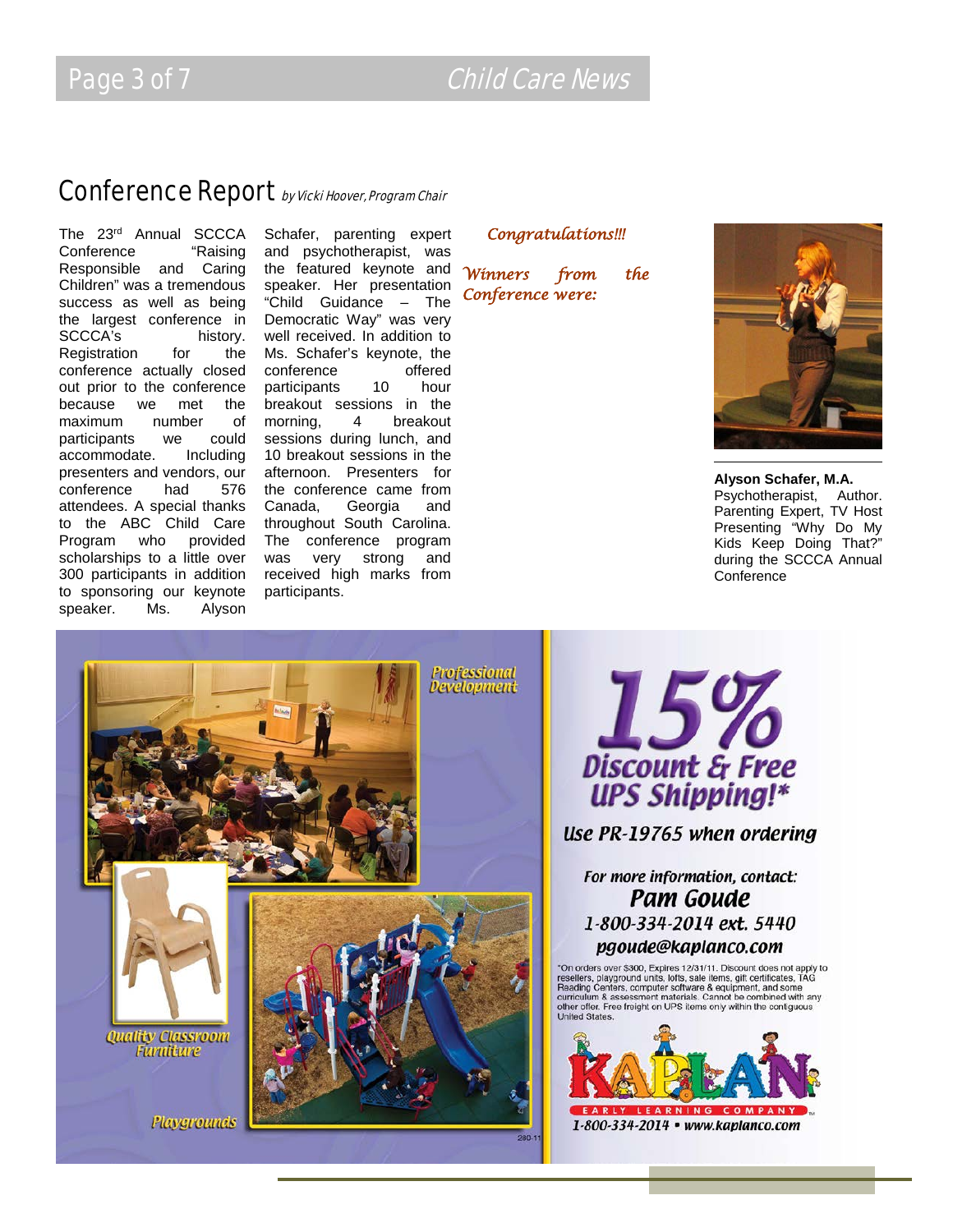#### **SCCCA Associate 2012 Members:**

Ed Brashier FCI Agency

Pamela Braswell School Investment Properties

Jimmy Burke GameTime / Cunningham **Associates** 

Pam Goude Kaplan Early Learning

Mark Hockenyos FUNdamental Playgrounds

> Sheree Locascio US Foodservice

Todd Manuel Interstate Transportation

> Barnie Smith Palmetto Bus Sales

David Walker Palmetto Insurance

Nancy Weaver Teddy Bear Portraits

Robert Harris Wells Fargo Insurance Svcs.

# **Child Care News Page 4 of 7**

# Volunteers in Centers by Child Care Licensing, Winter 2010

teacher/caregiver services at volunteer works without pay a child care facility, a person shall first undergo a State all times when providing fingerprint review from the direct care to children. A State Law Enforcement Division (SLED)."

The issue we occasionally run into is background checks for people who are not classified as caregivers or other child care staff. Most of these people fall into two groups – volunteers and professionals who provide support services. Providers may certainly require a criminal background check for these people as part of their policy; however, it is not a DSS Regulation.

A volunteer is someone at least 16 years of age who

**Regulation 114-503 K(2)(a)** infrequently assists with the them to have a background states, "To be employed by daily activities for children in check. Qualified child care or to provide a child care facility. A staff members must be and is supervised by staff at volunteer is not required to undergo a fingerprint background check or health screening and cannot be counted in staff:child ratios. The definition of a volunteer can be found in **Regulation 114-501 A(37)**.

> Professional support services **cannot** be counted in personnel are people like therapists, early interventionists, tutors, art instructors, etc. who come from outside the facility to provide a service. These individuals are not directly employed by the child care facility, and there is not a DSS regulation that requires

present at all times when onsite services are provided by these individuals.

To summarize, anyone who is not in the facility on a regular basis, does not get paid by the facility, and is never left alone with children does not need a background check. Two key points to remember are that someone without a background check: staff:child ratios and **must** be supervised by a qualified caregiver at all times.

Even though everyone who comes into a facility does not need a background check, providers should still be aware of who they allow in the facility.

# Classroom Management Technique-

## Oil and Vinegar by Cindy Walton-McCawley

At some point a teacher may find that she or he has two children whose play frequently ends in a fight or argument. The two children are the best of friends and the worst of enemies. By choosing to fight, they are trying to use misbehavior to either get unnecessary attention from the teacher, or to draw the teacher into a power struggle. When this occurs, the teacher can implement a logical consequence to help the children learn how to solve the problem of playing together in a cooperative and friendly manner.

At a neutral time, the teacher can pull both students aside and say, "Lately the two of you have

had problems playing together. That makes it unpleasant for the rest of the class. For the next week the two of you will need to play at different areas when we are in the classroom. When we are on the playground you may play together outside. At the end of the week, the 3 of us will meet and see if you've been able to play in a friendly way outside. If you have, then you may go back to playing together inside. If not, we can try it for another week and see how it goes."

For the next week, if one of the two children chooses to go to the art center the other may select any area but art. During the week, the teacher needs to observe playground time carefully. When the teacher sees the two students playing in a friendly way, he or she needs to deliberately encourage the two children by interacting with them. For instance, if the two students are pretending they are driving to work on the tricycles, the teacher can ask if she or he can join the play. The teacher could role play filling the "gas tanks" of the tricycles.

At the end of the week the teacher and the children meet back to evaluate the progress the children have made. If they have succeeded in playing together outside without *Continued on page 6*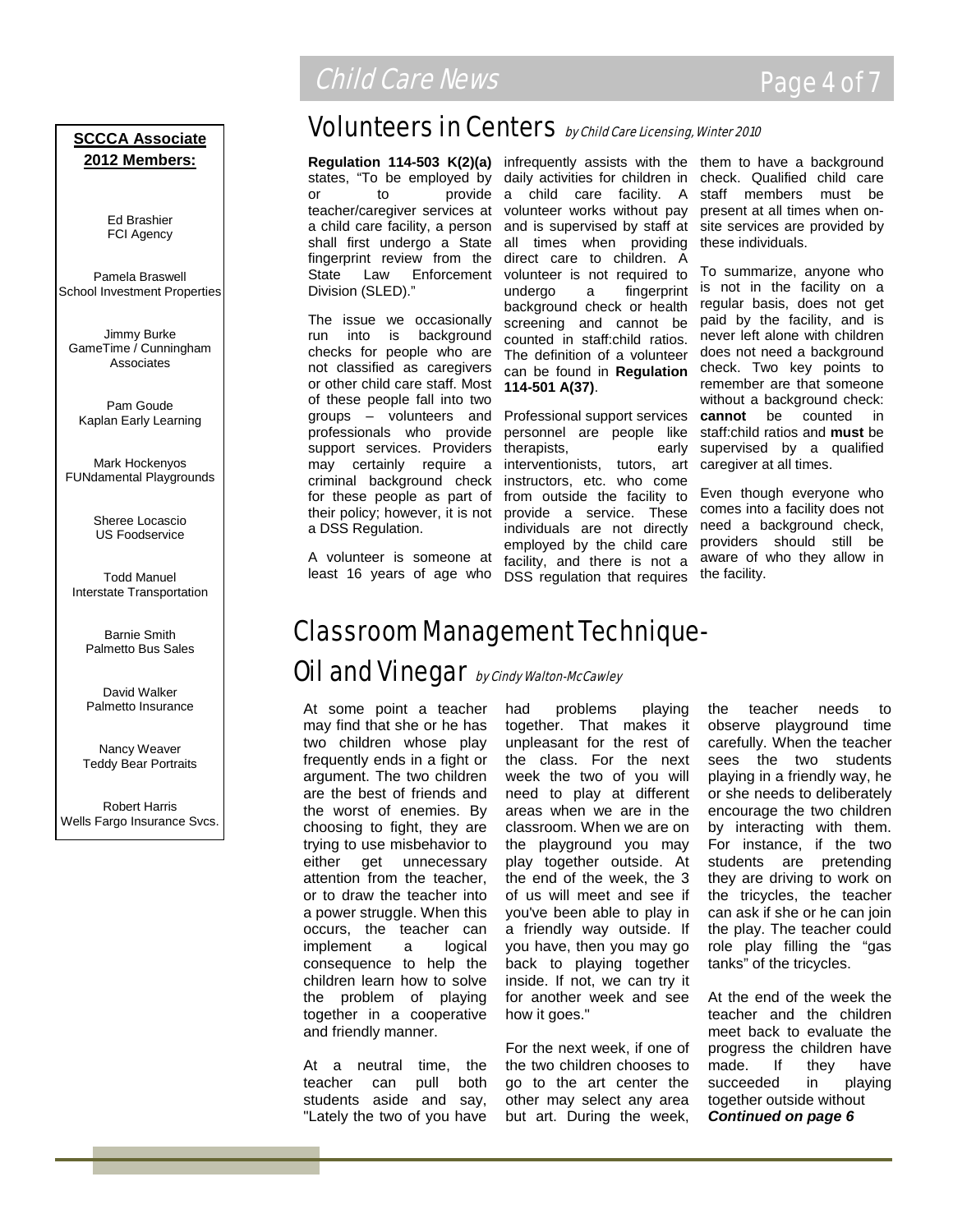### Square Foot Gardening by Fairey Mock and Lisa Swick, Abner Montessori Schools

Ah, spring! When I dream of spring, I think of bright sunshine, songbirds flitting through the trees singing like they're auditioning for American Idol and of course, gardening. After a seemingly endless winter of bitter cold, I'm ready for the balmy days of spring. I'm even looking forward to the blazing days of summer and complaining about what the humidity does to my hair.

The children are looking forward to spring, too. They're ready to play outside again and enjoy the freedom of running madly around the playground. It is very important for children to spend time outdoors and gardening with young children is a fun way to teach them to appreciate the beauty of the natural world. Even children who do not like planting in a garden usually enjoy caring for plants and watching them grow.

When most people think of the traditional garden, they picture a large area planted in long rows. But using an intensive planting method like square foot gardening is a simple way to introduce children to gardening that is easy, educational and environmentally friendly.

Square foot gardening is easy because you can design your garden to fit your space. A square foot garden is also easier to maintain than a traditional row garden.

It's educational because it teaches mathematical concepts like fractions, division and multiplication. Learning the parts of a plant and the names of different plants introduces children to botanical<br>science while also science while also expanding their vocabulary. Growing food to eat also teaches children that food doesn't come from the grocery store but that it has to be produced.

It's environmentally friendly because the system uses less water than a traditional row garden. It's also easier to harvest your crops and practice crop rotation which means healthier plants for a bigger harvest.

Traditionally, in a square foot garden, the 1-foot squares are grouped together in blocks measuring 4 feet by 4 feet square but the layout can be changed to fit your space. When planning a garden for children, narrower, rectangular beds are better than wide, square beds.

If your center doesn't have the available space outside for garden beds, then container gardening may work for you. Many fruits and vegetables, like tomatoes, peppers, and

strawberries, can all be grown in containers. A window box filled with aromatic herbs like rosemary or lavender makes the classroom look more inviting and smells wonderful. A fun game to play at circle time is to pass a sprig of two or three different herbs so that each child has the chance to the smell them and guess which herbs they are.

Not interested in growing fruits and vegetables? Try decorating the classroom with several houseplants and give the children the responsibility of watering the plants and keeping them healthy. Need a simple activity the children can observe and measure? Plant some bean seeds in a glass jar and watch the growth of the sprout and the roots. Or plant seeds from different plants and chart the progress of each one. Don't like digging in the dirt? Let the children do it. They'll be delighted to dig those holes for you.

Your classroom garden can be as elaborate as you choose to make it. Whether it's a group of several square foot beds or a window box planted with herbs, the children will enjoy working in their garden and watching it grow.



*Learning the parts of a plant and the names of different plants….*



*Even children who do not like planting in a garden usually enjoy caring for plants…*



*Don't like digging in the dirt? Let the children do it.*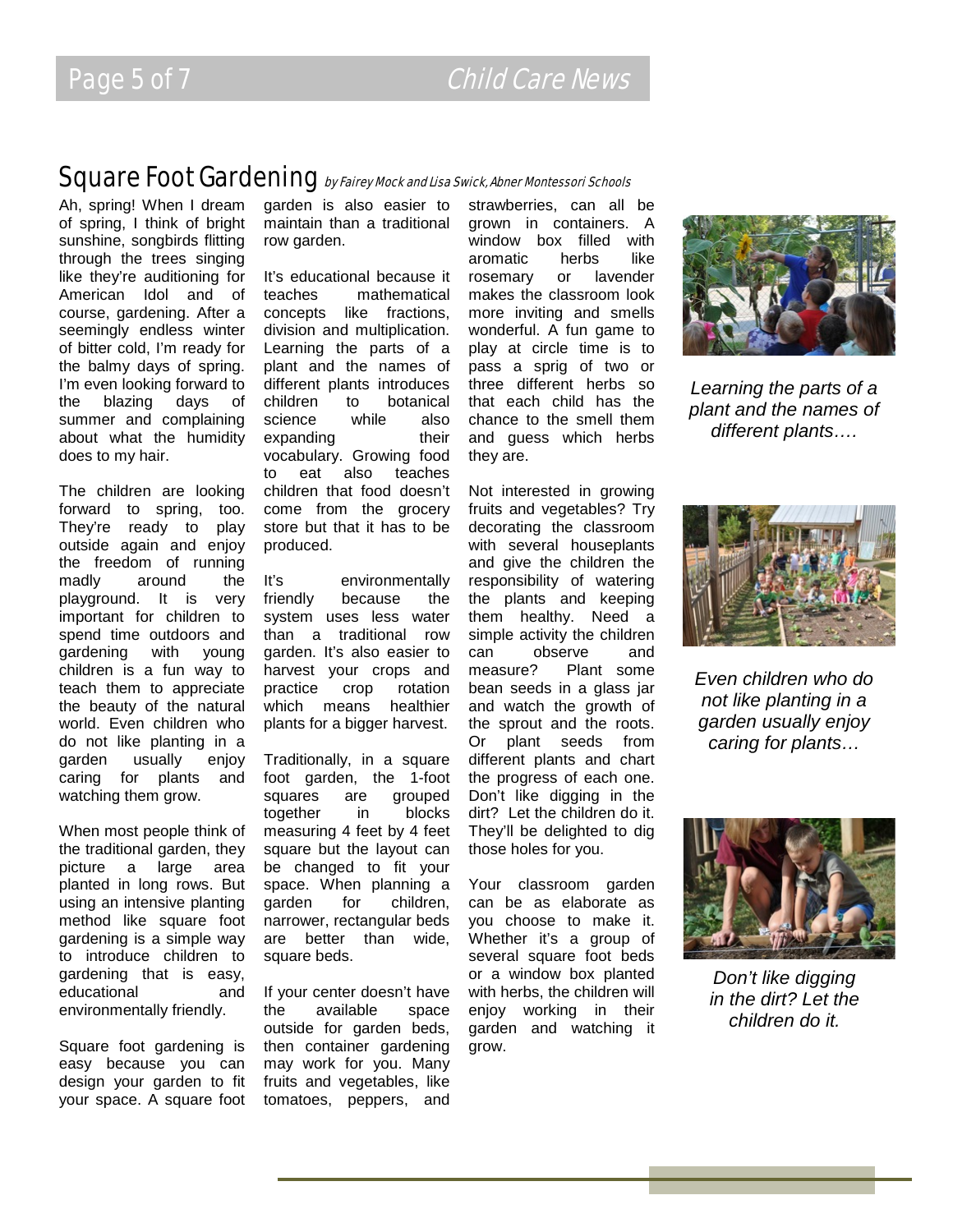

1 Windsor Cove, Suite 305 Columbia, SC 29223

> **PHONE:** (800) 445-8629

**FAX:** (803) 765-0860

**E-MAIL:** jamie@jee.com

**WEBSITE:** http//:www. southcarolinachildcareassociation.com

# Oil and Vinegar, Continued from page 4

fighting, they can return to playing together inside. If not, the consequences stay in place and they can continue to work on solving the problem for the next week. By coupling a logical consequence with deliberate encouragement, the teacher is able to stop the use of the misbehavior and encourage responsible and cooperative behavior in the children.



Don't Throw the Block! Promoting Block Play in the Classroom with **Mickie Jennings, B.S.**, NAC Director Educational Services, Sunshine House



Exploring Social and Emotional Development in Infants and Toddlers with **Robin McCants, M.Ed.** Early Childhood Specialist, S.D.E. Exceptional Children





#### Foothills Landscaping

We hand install certified hardwood playground mulch. The benefits of hand installed mulch are that it ensures that you get more mulch, and less fluff than what you get from mulch installed through blower systems. We can correct drainage issues that result in mulch washouts and standing water on your playgrounds. Also in today's economy your center's drive by appearance is key… get that new curb appeal by adding some new green space to your center with a splash of color thru fall flowers!

- Hand installed hardwood playground mulch
- Drainage issues resolved
- Retaining Walls installed
- Privacy Fences
- Fall Zones Installed

Call today for an estimate – Call 864-420-5027

**References Available Upon Request**